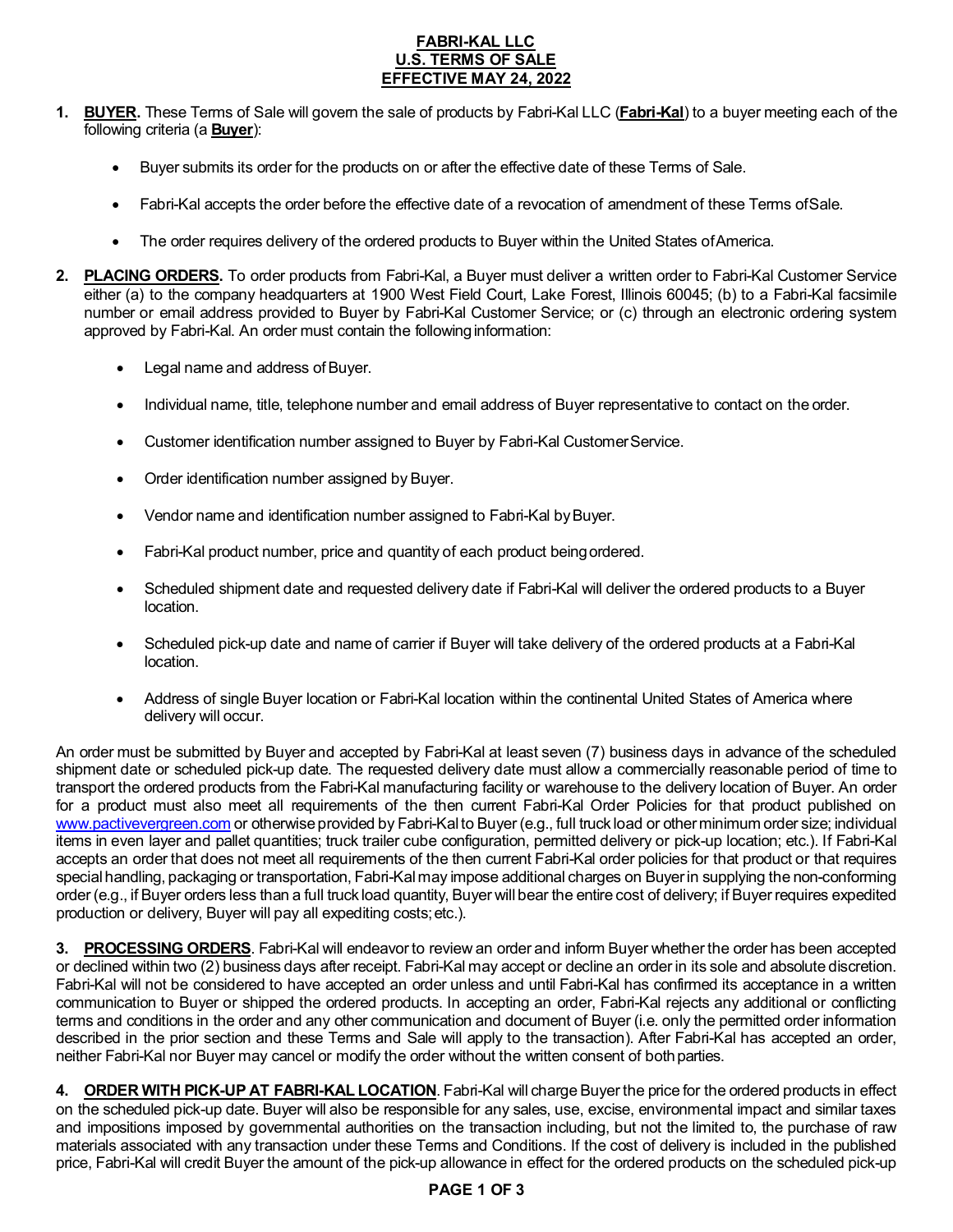# **FABRI-KAL LLC U.S. TERMS OF SALE EFFECTIVE MAY 24, 2022**

date. The order will be delivered on an Ex-Works (**EXW**) basis per INCOTERMS 2010. Fabri-Kal will be responsible for loading the ordered products at its expense at the point of shipment, and Buyer will be responsible for unloading the ordered products at its expense at the point of delivery**.** Title to and risk of loss for the ordered products will transfer to Buyer once the ordered products have been loaded in the truck trailer or other container and placed in the custody of the Buyer's carrier. Buyer will require its carrier to complete delivery of the ordered products within a "pick-up window" scheduled with Fabri-Kal on the requested pick-up date. The "pick-up window" will be two (2) hours if Fabri-Kal has agreed to furnish the Buyer's carrier with a pre-loaded truck trailer or other container on the requested pick-up date. The "pick-up window" will be six (6) hours if Fabri-Kal has agreed to load an empty truck trailer or other container provided by the Buyer's carrier on the requested pick-up date. If the Buyer's carrier arrives at the Fabri-Kal location within the first thirty (30) minutes of the scheduled "pick-up window" on the requested pick-up date and Fabri-Kal fails to complete delivery within that scheduled "pick-up window", then Fabri-Kal will pay or reimburse Buyer for any detention charges imposed by its carrier as a result of Fabri-Kal's delay (not to exceed \$50 per hour).

**5. ACCEPTANCE OR REJECTION OF DELIVERED PRODUCTS.** Buyer will have a period of thirty (30) days after delivery in which to inspect delivered products and either accept or reject them. Buyer will be deemed to have accepted any delivered products which Buyer sells or uses, or which suffer any loss or damage, during the 30-day period. Buyer may only reject a delivered product for the reasons permitted under the then current Product Return Policy published on <https://pactivevergreen.com/EN/PE/OffNav/Terms-of-Sale> or otherwise provided to Buyer (i.e., quality defect; damage-in-transit; mis-ship error) and only if Buyer complies with such policy. Any delivered products that Buyer does not reject and return in compliance with such policy will be deemed accepted on the thirtieth (30<sup>th</sup>) day. Once Buyer has accepted a delivered product, Buyer may not revoke its acceptance for any reason other than as provided in Section9.

# **6. PAYMENT.**

- **a.** Buyer will pay Fabri-Kal the price and any other amounts owed by Buyer under these Terms of Sale for the ordered products by the due date specified in the Fabri-Kal invoice. If a due date is not specified in the Fabri-Kal invoice, the due date will be the thirtieth  $(30<sup>th</sup>)$  day after the date of the Fabri-Kal invoice.
- **b.** Payments will be in U.S. dollars and must be made by ACH or another form of electronic funds transfer approved by Fabri-Kal (i.e., payment by check is unacceptable). A payment will be considered made on the date the Buyer's funds have been deposited in and credited to Fabri-Kal'saccount.
- **c.** If Fabri-Kal offers a cash discount to Buyer to encourage the earlier payment of the amount owed, the cash discount will be applied against the "net price" of the ordered products (i.e., price less any freight, taxes, duties, rebates, allowances, returns, credits and other deductions and charges incurred or approved in writing by Fabri-Kal on the transaction). A cash discount will only be earned if the invoiced amount, less the cash discount, is deposited in and credited to Fabri-Kal's account on orbefore the payment deadline specified for the cash discount.
- **d.** If the due date of an invoice or payment deadline for a cash discount falls on a Saturday, Sunday or U.S. federal holiday, the due date or payment deadline will be extended to the next business day.
- **e.** If Buyer fails to pay Fabri-Kal an amount owed by the due date, including, without limitation, if Buyer takes an unearned cash discount or other unauthorized deduction, then the delinquent amount will bear interest from the date of delinquency until the date of payment at an annual interest rate of eighteen percent (18%) or the maximum interest permitted under Illinois law, whichever is lower. In addition, Buyer will reimburse Fabri-Kal for any attorney fees, expert fees, court costs and other expenses incurred by Fabri-Kal in collecting a delinquent amount and accrued interest on such delinquent amount.
- **f.** Buyer may not withhold, offset or otherwise deduct from the invoiced amounts owed under these Terms of Sale without the written consent of Fabri-Kal. If Buyer pays Fabri-Kal less than the invoiced amount owed without Fabri-Kal's written consent for any reason, then Buyer must provide a written notice explaining the basis for the amount withheld, offset or deducts, along with any substantiating documentation and any partial payment, on or before the invoice due date. A failure by Buyer to submit a timely written notice to Fabri-Kal by the invoice due date will deemed a waiver of any defense to non-payment of the invoice amount owed and any claim against Fabri-Kal on thetransaction.

**7. CREDIT.** Fabri-Kal reserves the right in its sole and absolute discretion to determine the credit limit of Buyer and to adjust it any time. If the credit limit of a Buyer has been or will be exceeded or if Fabri-Kal determines that there has a been an adverse change in the creditworthiness of Buyer, Fabri-Kal may require payment in advance or other adequate assurance acceptable to Fabri-Kal before Fabri-Kal accepts the order or delivers the ordered products. A failure by Buyer to pay Fabri-Kal an amount owed when due on an order will be immediate grounds to suspend or terminate further performance or require payment in advance of Fabri-Kal accepting an order or delivering orderedproducts.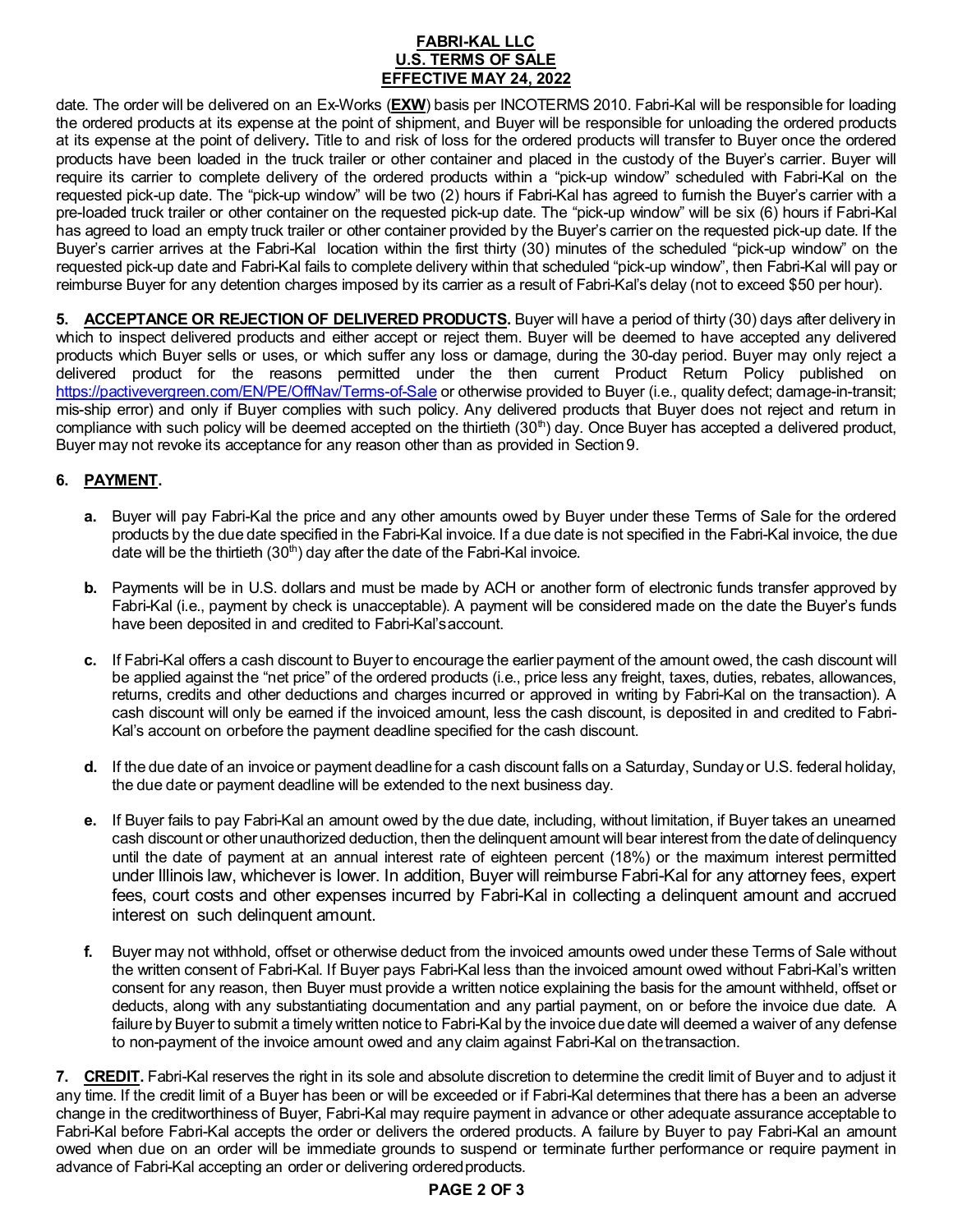### **FABRI-KAL LLC U.S. TERMS OF SALE EFFECTIVE MAY 24, 2022**

- **8. WARRANTIES.** Fabri-Kal warrants to Buyer as of the date of delivery of the ordered product that:
	- Fabri-Kal has transferred good title to such to Buyer on such date free and clear of all liens and encumbrances arising by, through and under Fabri-Kal (**Title Warranty**).
	- The product does not infringe on such date on any U.S. patent of any third-party (**Non-InfringementWarranty)**.
	- The product complies in all material respects on such date with the written specification for the product published by Fabri-Kal on [www.pactivevergreen.com](http://www.pactivevergreen.com/) or otherwise provided by Fabri-Kal toBuyer (**Quality Warranty**).

If there has been a breach of the Quality Warranty, Buyer must notify Fabri-Kal within sixty (60) days of delivery of the defective product. The sole remedy of Buyer for a breach of warranty will be to return the defective product to Fabri-Kal for a refund or a<br>credit in accordance with the then current Product Return Policy published on credit in accordance with the then current Product Return Policy published on <https://pactivevergreen.com/EN/PE/OffNav/Terms-of-Sale> or otherwise provided by Fabri-Kal to Buyer. Fabri-Kal disclaims all other warranties and representations regarding its products and performance, whether express or implied, including, without limitation, the implied warranty of merchantability and the implied warranty of fitness for a particular purpose. Buyer acknowledges that it has not relied on, and waives any claim based on, any other alleged warranties and representations.

**9. LIMITATION OF LIABILITY.** Fabri-Kal will not have any liability to Buyer or any other person for any delay in supplying an ordered product or other performance arising from events or conditions beyond the reasonable control of Fabri-Kal, including, without limitation, natural disasters; shortages in material; strikes, slowdowns and other labor disputes; governmental actions; a breach, negligence, criminal misconduct or other act or omission of any third-party; fire or other insured or uninsured casualty. Fabri-Kal will not have any liability to Buyer or any other person for any consequential, incidental, indirect, exemplary, punitive or any other types of indirect damages for a breach by Fabri-Kal of these Terms of Sale on a transaction or arising from the resale, transportation, storage, use or disposal of a Fabri-Kal product after Fabri-Kal's delivery to Buyer. Any liability of Fabri-Kal to Buyer will be limited to direct damages and will not exceed, in the aggregate, the amount actually received by Fabri-Kal from Buyer for the product involved in the breach or other claim or occurrence.

**10. CHOICE OF LAW AND FORUM.** These Terms of Sale and any transaction based on them for the sale of products by Fabri-Kal to Buyer will be governed by the laws of the State of Illinois and the United States of America regardless of choice-of- law principles. Fabri-Kal and Buyer submit to the non-exclusive personal jurisdiction and venue of federal and state courts of competent subject matter jurisdiction located in Cook County, Du Page County and Lake County, Illinois. Except as limited in these Terms of Sales, Fabri-Kal or Buyer may exercise all rights and remedies available at law and in equity for abreach.

**11. MISCELLANEOUS.** These Terms of Sale and the information in accepted order specified in Section 2 will represent the full, final and complete agreement between the parties with regards to the purchase and sale of the ordered products and will supersede all prior and contemporaneous oral or written requests, quotations, proposals correspondence and other documents and communications. These Terms of Sale may only be added to or modified for a Buyer in a written agreement signed and exchanged by a Vice-President or higher-level officer of Fabri-Kal and an authorized representative ofBuyer.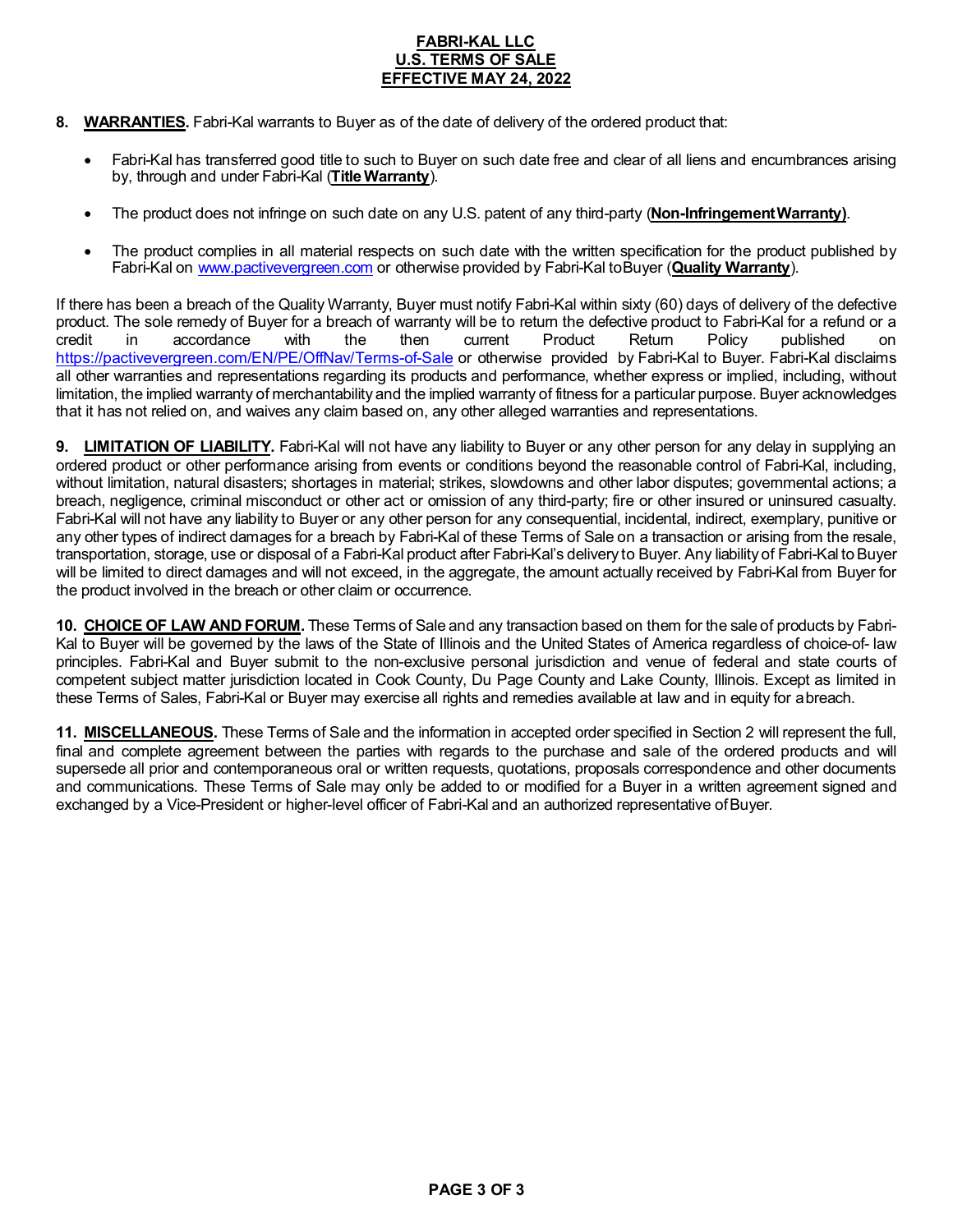# **FABRI-KAL LLC PRODUCT RETURN POLICY EFFECTIVE SEPTEMBER 1, 2015**

# **General Terms**

All claims for Fabri-Kal products sold in the United States of America will be pursuant to this policy. If Fabri-Kal is notified of a product claim within the required notification period and authorizes the return of a product in compliance with this policy, Fabri-Kal will provide a credit or refund for the returned product in full satisfaction of the product claim. If Fabri-Kal is not notified of a product claim within the required notification period or if a product is not returned within the authorized return period, the product claim will be deemed waived. Fabri-Kal will evaluate and only accepted product returns and grant credits or refunds for valid quality, damage-in-transit or mis-ship product claims as outlined in this policy.

- To receive a credit for a returned product, a customer must request a Fabri-Kal Return Authorization Number (**RA**) by email or phone as provided below.
- Return authorizations need to be requested within the appropriate notification period for each return type. Requesting a return authorization does not guarantee that Fabri-Kal will accept the return or issue a credit.
- The RA number must accompany all return shipments; shipments arriving without an RA number will be refused (a RA number may be referenced on a bill of lading).
- For your convenience, below are the methods to request an RA number:
	- Email your designated ReturnsCoordinator or the Fabri-Kal Return Goods email addressat *[PTVEFKReturns@pactivevergreen.com](mailto:PTVEFKReturns@pactivevergreen.com)*.
	- Call (800) 323-3041 or your designated Returns Coordinator directly.
- A Fabri-Kal Returns Coordinator will provide Buyer with an approved RA number within 2 business days after Fabri-Kal confirms that the product is being returned for a valid quality, damage-in-transit or mis-ship product claim. The Return Coordinator will issue a credit memo within 5 business days of receipt of returned product at the Fabri-Kal warehouse provided that the product is returned in its original delivered condition and matches the RA number. If a customer also desires to receive replacement product, the customer will be directed to provide a new purchase order to Fabri-Kal Customer Service.
- An authorized credit amount will be based on the last invoiced purchase price for each item of the authorized return less the applicable cash discount.
- No credit will be authorized for products damaged in transit in returning to Fabri-Kal; credit will be authorized only for cases returned in original delivered condition.
- All RA numbers will expire 60 days from the date they are issued. No replacement product or credit will be given for any products covered by the RA number that are returned after this period.
- Deductions must not be taken against original invoice and should be taken only after the credit memo has been issued.
- Fabri-Kal reserves the right to offset unauthorized return deductions against any payments due to a customer.
- Buyer will provide Fabri-Kal with all reasonably requested information related to a product claim and afford Fabri-Kal a reasonable opportunity to examine and test the product that is the basis for the claim.

#### **Quality Returns**

- This category only applies to products with defects in design, material or manufacture caused byFabri-Kal.
- Quality issues should be addressed to your Sales Representative or Returns Coordinator assigned to quality issues.
- All quality related returns must be reported in writing via a request for return authorization within 60 days of invoice date (notice requirement is 10 days from delivery for Earth Choice products).